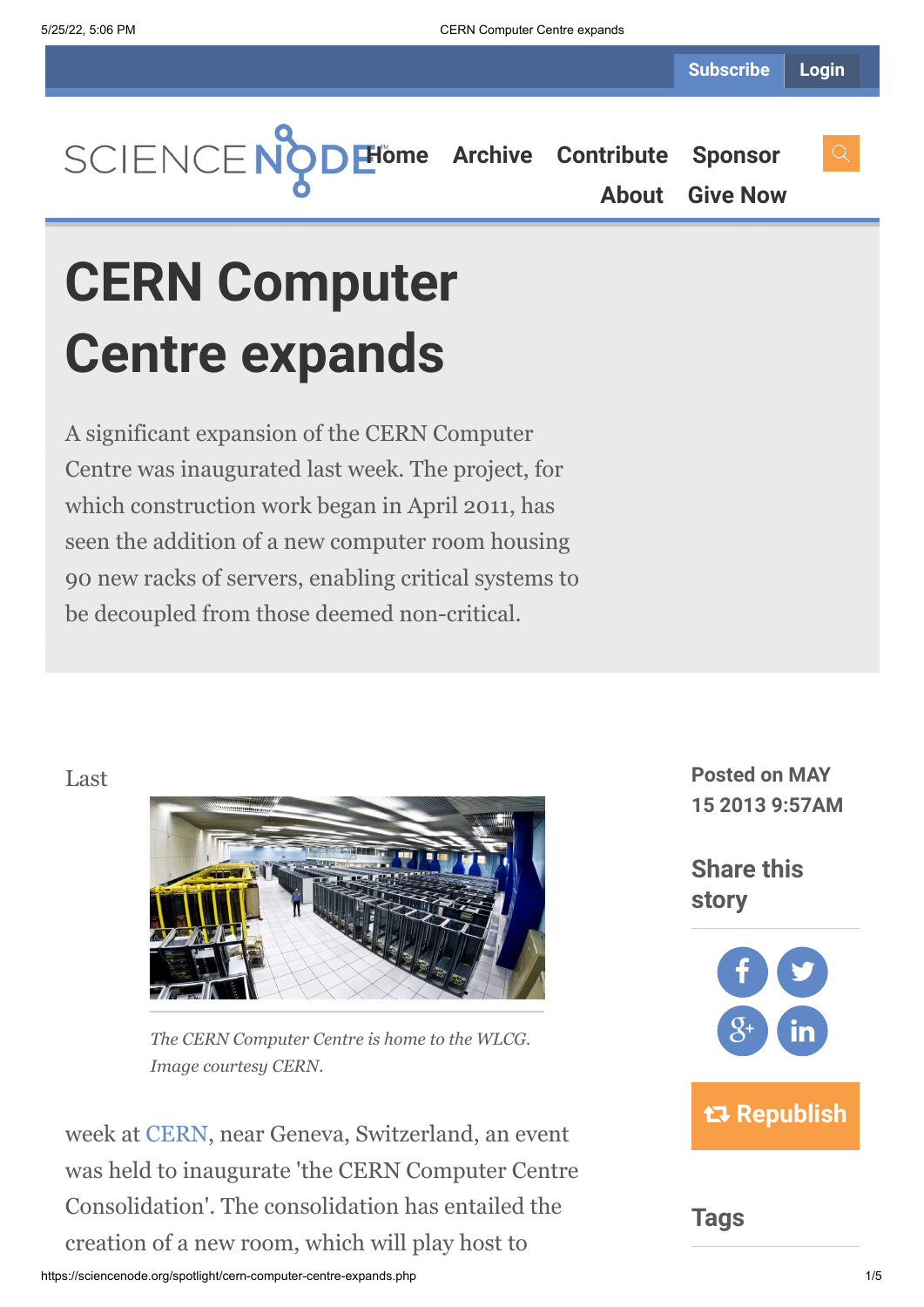#### 5/25/22, 5:06 PM CERN Computer Centre expands

critical IT systems at the organization, including email, financial, and HR systems, thus allowing them to be decoupled from non-critical ones. Decoupling critical systems in this manner enables them to be kept running should a major incident occur.

Construction of the consolidation project started back in April 2011 and work is scheduled to reach full completion this July. However, the new IT room, which hosts 90 racks of servers, has been operational since the start of this year. The racks are water cooled from an independent cooling system, with passive heat exchangers in the rear doors, which have a low risk of failure. This cooling approach was chosen because of the power savings it offers, as well as being relatively inexpensive compared to many other cooling methods. Such passive systems also avoid issues relating to fan failures. The average power capacity of each rack is 5 kilowatts, meaning that the new room has a total power capacity of 450 kilowatts. "The consolidation has allowed us to restore important redundancy, secure the critical systems and has also allowed us to increase the overall computing power capacity of the IT Centre from 2.9 to 3.5 megawatts and," says [Frédéric Hemmer, head of the CERN IT](http://information-technology.web.cern.ch/) department.

[Last month, E](https://documents.egi.eu/public/ShowDocument?docid=744)[uropean Grid Infrastructure \(EGI\)](http://www.egi.eu/) [published a new](https://documents.egi.eu/public/ShowDocument?docid=744) report into the sustainability plans for heavy-user-community (HUC) activities. One such HUC, is the high-energy physics community, in which CERN plays a leading role. The report discusses sustainability of the WLCG, which is funded through memoranda of

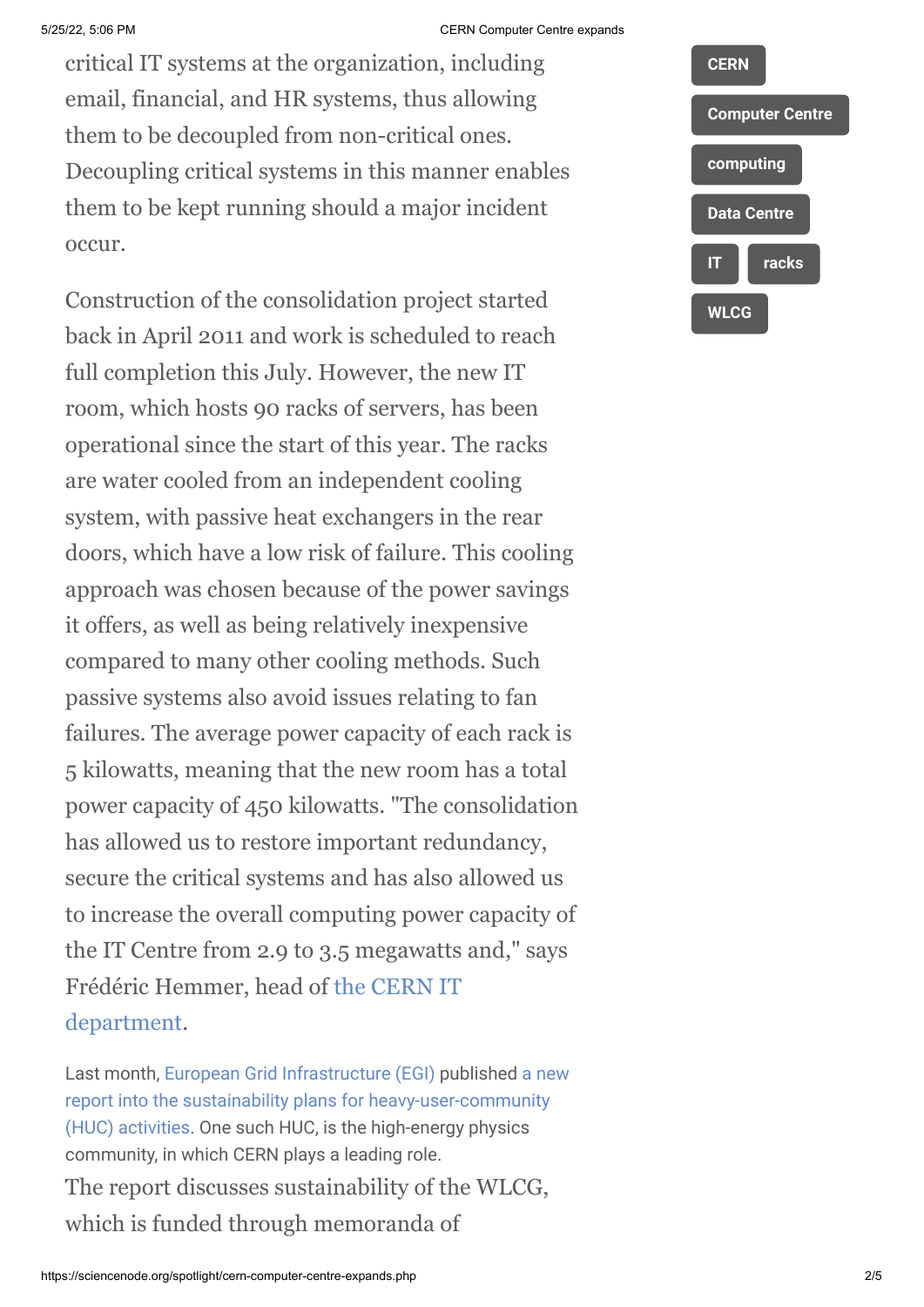[understanding \(MOUs\) signed by the funding](https://espace.cern.ch/WLCG-document-repository/MoU/admin/MoU_basics/ANNEX-4/Annex4_Funding-Agencies_Representatives_28FEB13.pdf) agencies which provide resources. These MOUs renew automatically and are expected to run for the lifetime of [the Large Hadron Collider \(LHC\).](http://home.web.cern.ch/about/accelerators/large-hadron-collider)

Discover more about sustainability for the WLCG in [the full report](http://documents.egi.eu/public/ShowDocument?docid=744), where you can also find out about sustainability plans for other HUCs, including Earth sciences, life sciences, and astronomy and astrophysics.

Having an independent cooling system makes the new IT room ideally suited for the housing of critical systems. The power supply for the whole [CERN Computing Centre](http://information-technology.web.cern.ch/about/computer-centre) has also been extended with the creation of new electrical rooms containing uninterruptable power supply (UPS) systems, together with 500 batteries. Should the main power supply fail, these batteries, combined with others located in other on-site UPS rooms, can provide operators with 10 minutes' worth of additional power in order to shut down servers. This time could prove extremely useful when it comes to avoiding data failure or corruption for major [services, such as the Worldwide LHC Computing](http://wlcg.web.cern.ch/) Grid (WLCG), for which the CERN Computing Centre is the Tier-0 site. Critical systems are provided with yet further backup from the site diesel generators.

During construction of the extension, concerns relating to the stability of the underlying slab and its ability to support the load of the new rooms, which also house heavy copper cables, led to a redesign of the pre-support structure of the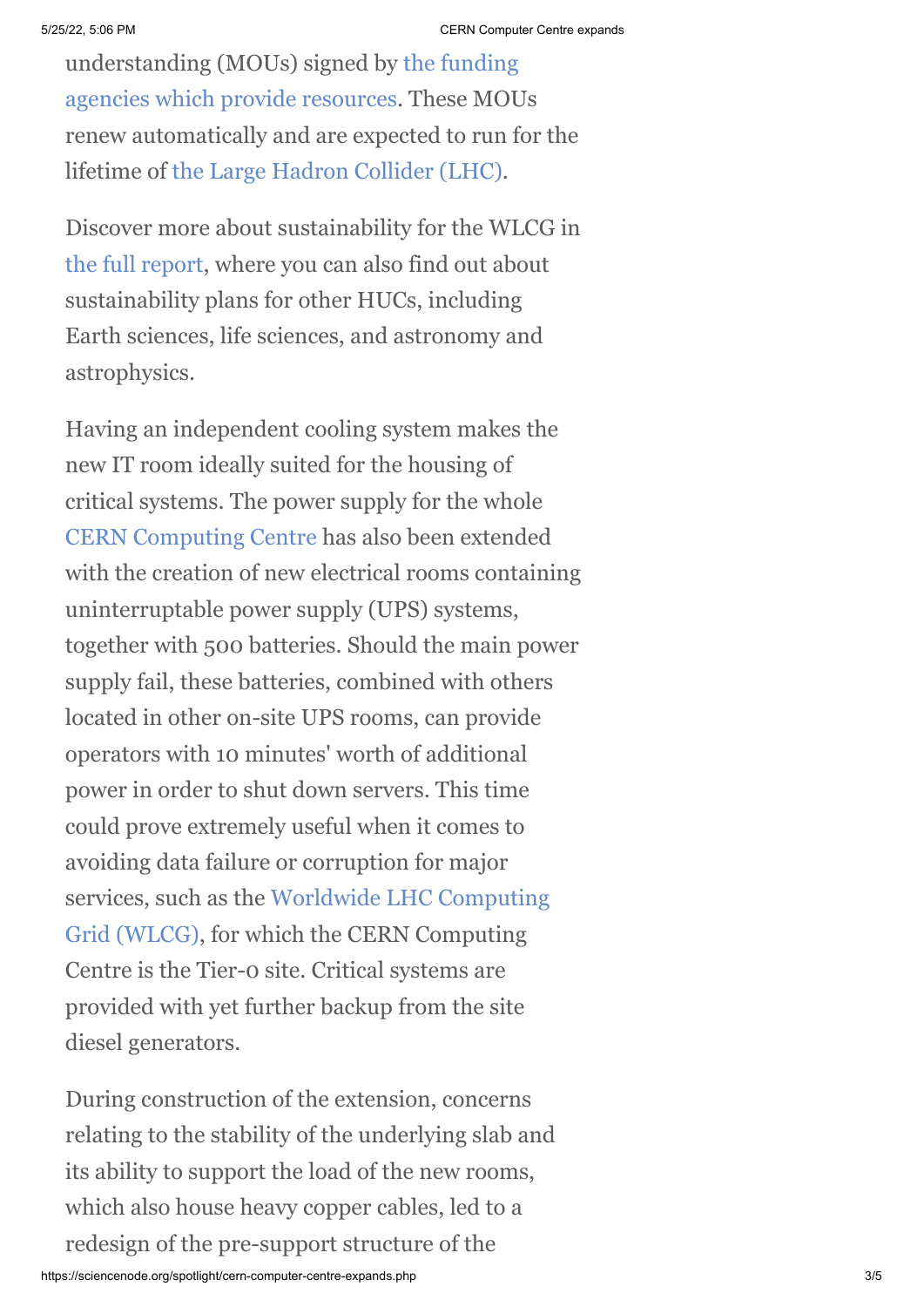electrical rooms and a faulty coil led to a fire in the UPS system last year. Despite these setbacks, the consolidation is set to be fully completed on time and on budget. Hemmer says: "This is a major step forward in ensuring the continuity of CERN critical computing systems and is one element of the business continuity plan of the IT department".

*- Andrew Purcell*



### **OUR UNDERWRITERS**

Thank to you our underwriters, who have supported us since the transition from International Science Grid This Week (iSGTW)

#### **CATEGORIES**

**Advanced [computing](https://sciencenode.org/archive/?year=2016&category=Advanced%20computing) [Research networks](https://sciencenode.org/archive/?year=2016&category=Advanced%20computing&category=Research%20networks) [Big data](https://sciencenode.org/archive/?year=2016&category=Advanced%20computing&category=Research%20networks&category=Big%20data)**

#### **CONTACT**

**Science Node** Email: **[editors@sciencenode.o](mailto:edit%6F%72s@s%63%69encenode.%6F%72%67)** Website: **[sciencenode.org](https://sciencenode.org/)**